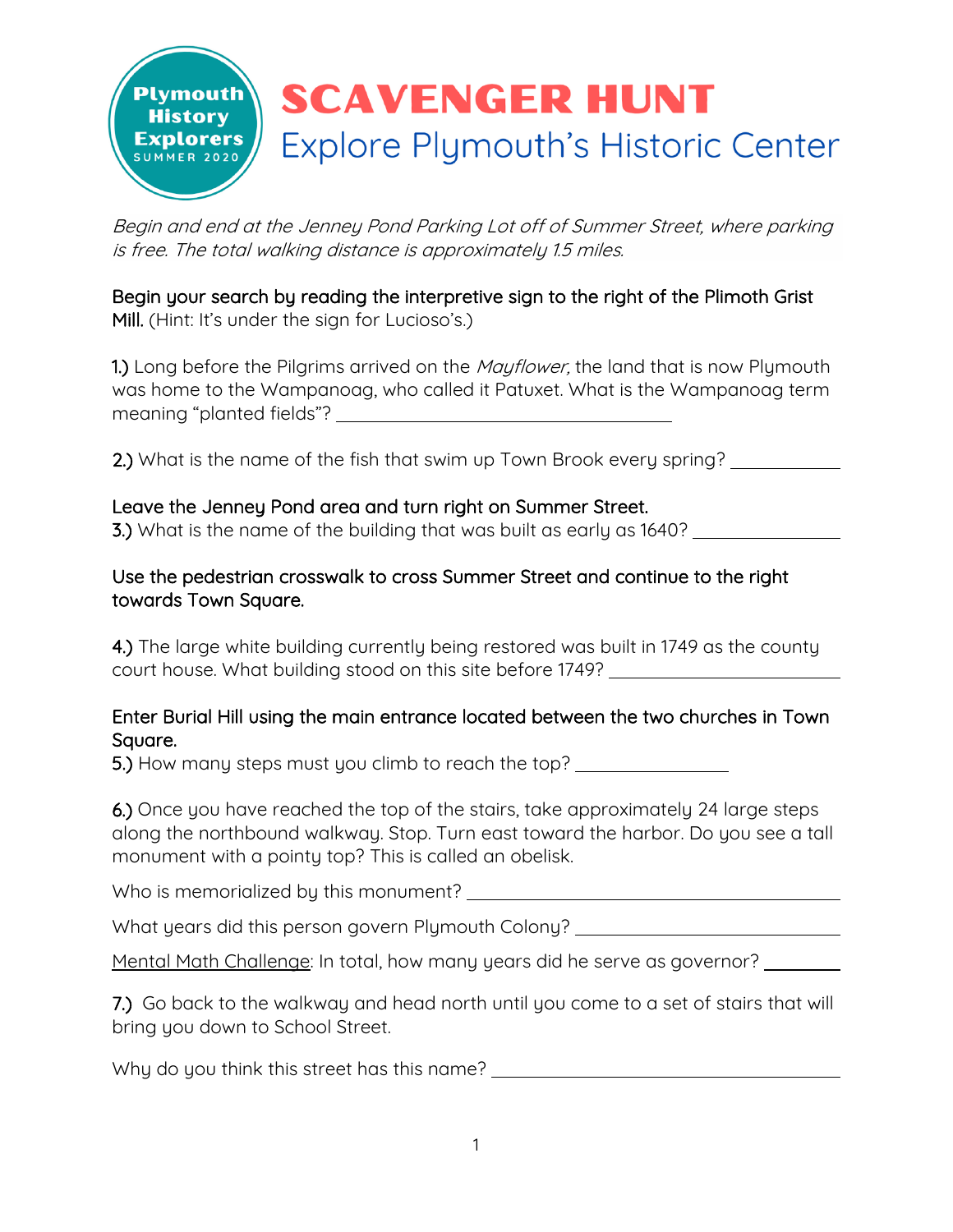# Turn left at the bottom of the stairs. At the end of School Street, walk to the front of Plymouth's newly renovated Town Hall.

8.) Look up to the top of the building, where you will see the figure of a woman.

What is unusual about her eyes?

Research Challenge: What is this figure's name and can you explain why her eyes are like this?

#### Head north on Court Street.

9.) Cross the street when you get to Pilgrim Hall, the nation's oldest continuously operating museum.

What do you see at the base of the water fountain in the front lawn?

How many of these creatures are there?

#### Continue heading north on Court Street.

10.) As you reach the corner of Court Street and Memorial Drive, you'll see a blue street sign. This sign lists the original name of this street. What was it?

Look for more blue street signs as you continue your scavenger hunt. Find two and record the original and current names.

Street Sign #1: Original Current

Street Sign #2: Original Current

#### Turn right to go down Memorial Drive.

11.) On your right you'll see a big yellow building, which is the Plymouth Antiquarian Society's Hedge House Museum. Take the big granite steps from the parking lot to the front of the house. Be careful – there may be construction happening on the lawn! Follow the brick pathway to the bell. This bell memorializes the first Frenchman to settle in Plymouth.

What was his name? What was his name?

What was his occupation? <u>example and the set of the set of the set of the set of the set of the set of the set of the set of the set of the set of the set of the set of the set of the set of the set of the set of the set </u>

|                                         | 12.) Continue following the brick pathway into the garden behind the Hedge House. |
|-----------------------------------------|-----------------------------------------------------------------------------------|
| To whom is the garden dedicated?        |                                                                                   |
| (Hint: Look for a large stone compass.) |                                                                                   |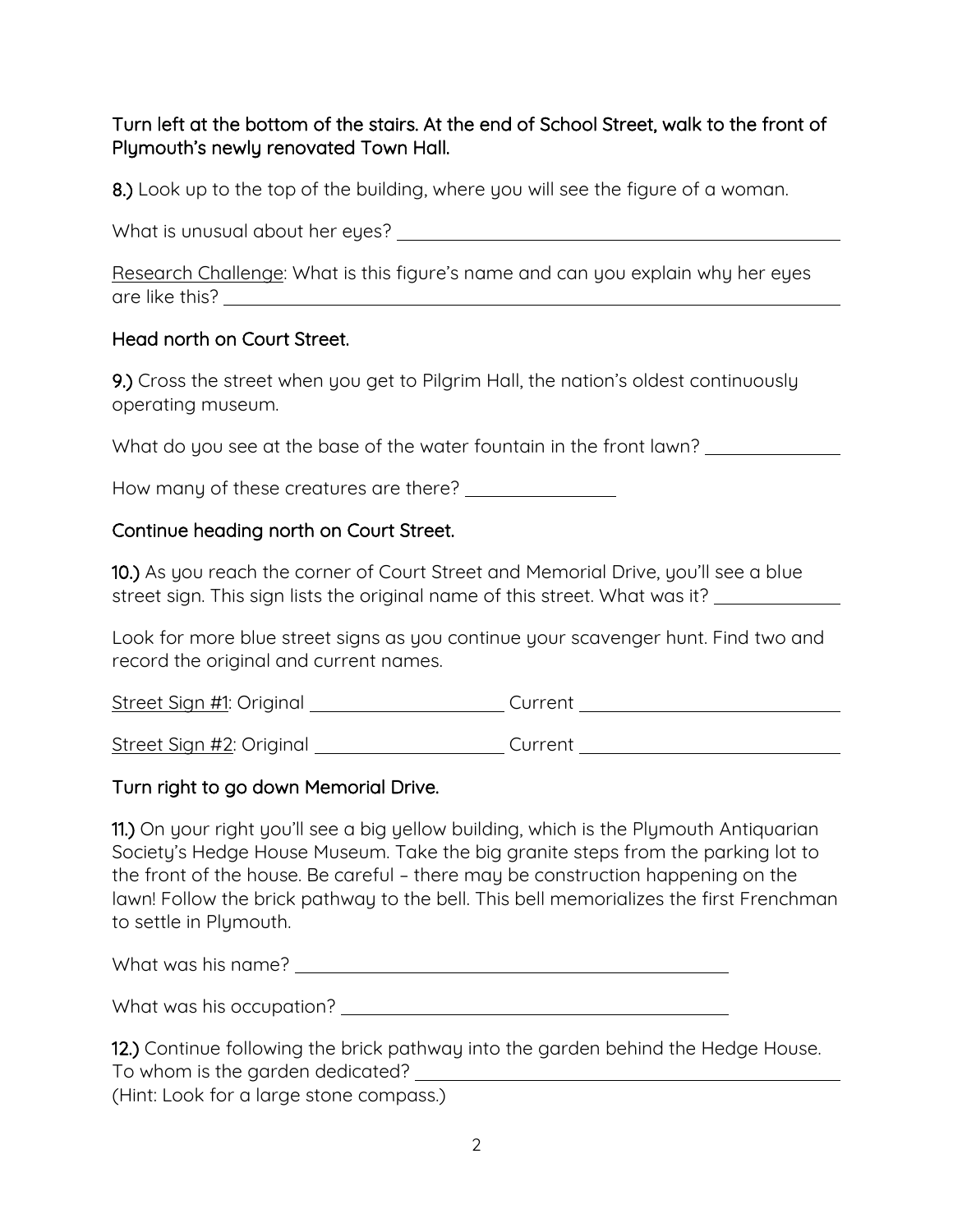### Leave the Hedge House property and turn right on Water Street. Cross the street at the pedestrian crosswalk to walk along the harbor.

13.) The Plymouth Scallop Roll features 29 unique 4-foot-high shells decorated by local artists. As you walk, pick two, perhaps your favorites, and describe each.

| 14.) Can you find the date that the harbor wall was built? |  |
|------------------------------------------------------------|--|

#### Cross Water Street on the pedestrian crosswalk near Brewster Street. Continue walking south on Water Street.

15.) At the corner of Water Street and North Street, you will find a fountain.

What year is on the fountain?

Why is this year important?

To whom was the fountain dedicated?

# Turn right after the fountain and walk up North Street. Find the Plymouth Antiquarian Society's Spooner House Museum.

16.) In the 18<sup>th</sup> century, a woman named Hannah Jackson lived in this house. Look through the entryway window for a photograph of the sign she hung outside her door to advertise her business. What did she sell?

# Start walking back towards the harbor, following Carver Street as it curves to the right toward the top of Cole's Hill.

17.) At the top of Cole's Hill is a statue of a man. What is his name?

Research Challenge: What does "sachem" mean?

|       | 18.) Turn south to the large sarcophagus containing bones believed to be those of     |
|-------|---------------------------------------------------------------------------------------|
|       | <i>Mayflower</i> passengers who died. Count the names. How many died during the first |
| year? |                                                                                       |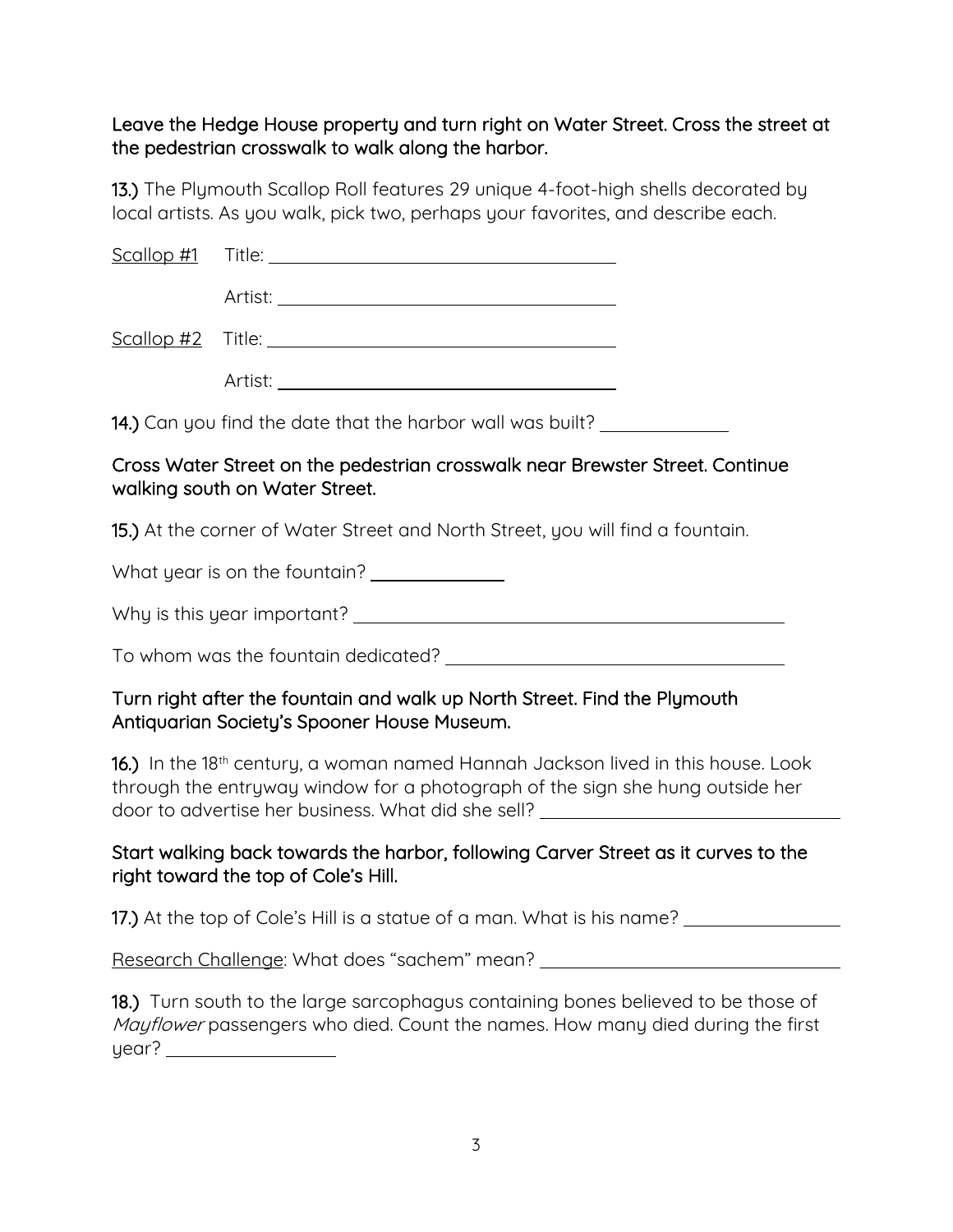# Retrace your steps on the top of Cole's Hill so that you're looking out at the portico (the stone monument protecting Plymouth Rock).

19.) Mental Math Challenge: How many years ago was the portico built?

20.) Take the steps down to Water Street. How many steps did you count?

# Cross Water Street at the pedestrian crosswalk in front of the portico.

21.) Peek over the railing to see Plymouth Rock. What is engraved on it?

Why?

# Continue south on Water Street.

22.) Find the statue of William Bradford. Provide two reasons why he was important to Plymouth Colony.

#1

#2

# Cross Water Street and enter Brewster Gardens.

23.) Find the Immigrant Sculpture. What type of bird is located at the top?

What is the name of the artist?

24.) Find the Pilgrim Maiden. To whom is this sculpture dedicated? \_\_\_\_\_\_\_\_\_\_\_\_

What is she holding in her hand?

25.) Walk over the wooden bridge and follow Town Brook back towards the Plimoth Grist Mill. Pause under the second street bridge.

How many fish can you find in this mural?

Do you remember the name of these fish from the beginning of the scavenger hunt?